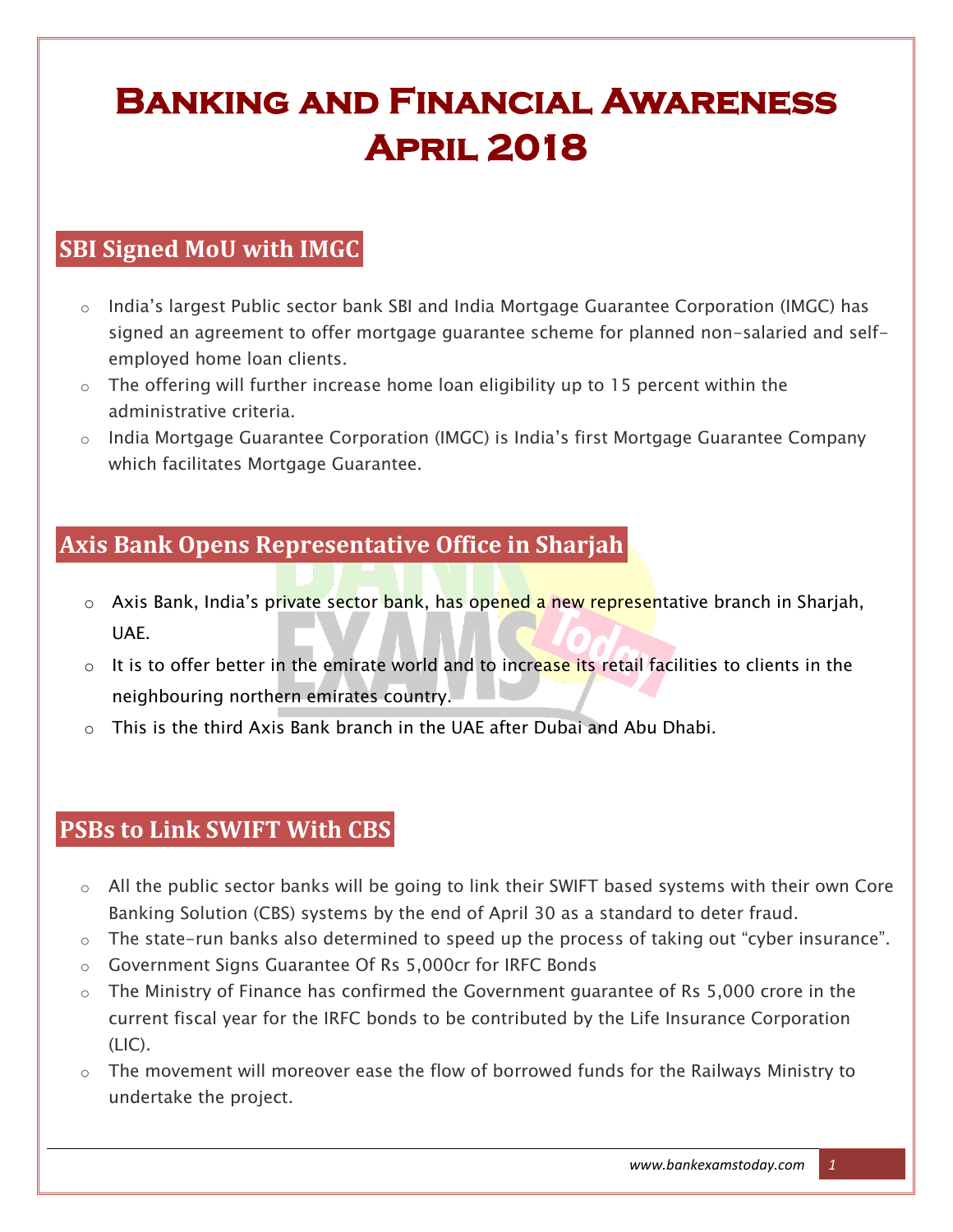# **Reserve bank of India is going to Release Rs.350 Coin**

- $\circ$  The RBI is set to launch a new denomination coin of Rs 350 to denote the 350th Birth Anniversary of Shri Guru Gobind Singh Ji.
- o The front surface of the coin will have "Ashoka Pillar" carved on it, with the legend "Satyamev Jayate" written below.
- o The reverse surface of the coin will have a picture of "Takht Shri Harimandir Ji Patna Sahib".

#### **SWIFT Introduces Universal Real-Time Payment Tracking**

- o SWIFT announces the expansion of its GPI Tracker to recount all payment instructions sent across the network, which enables GPI banks to track all their SWIFT payment instructions at all the times, and giving them full clarity over all their payments activity.
- $\circ$  The Tracker automatically presents status updates to all GPI banks involved in any GPI payment chain and allows linked banks to verify when a payment has been completed.

# **Exim Bank Increases \$500 Million Loan Facility to ECOWAS**

- o The Export-Import Bank will give a USD 500 million credit service to Economic Community of West African States (ECOWAS) to fund various expansion projects in the western-south African country.
- o By signing of line of credit (LoC) pact, the Exim Bank till the date has continued four Letter of Credit to the Bank for Investment and Development (EBID) of West African States, considering the cumulative value of LOCs to USD 1,000 million.

# **HDFC Bank Signs MoU with Government e-Marketplace**

- o India's Private sector lender HDFC Bank has signed an agreement with the Government e-Marketplace (GeM) under which the HDFC bank will promote a host of services to the general public procurement portal for Central and state government organisations.
- o The MoU is important as Government e-marketplace will convey transparency and efficiency in the procurement process with guaranteed and convenient payment to the sellers.

#### **Equitas Bank Ties Up With CSK**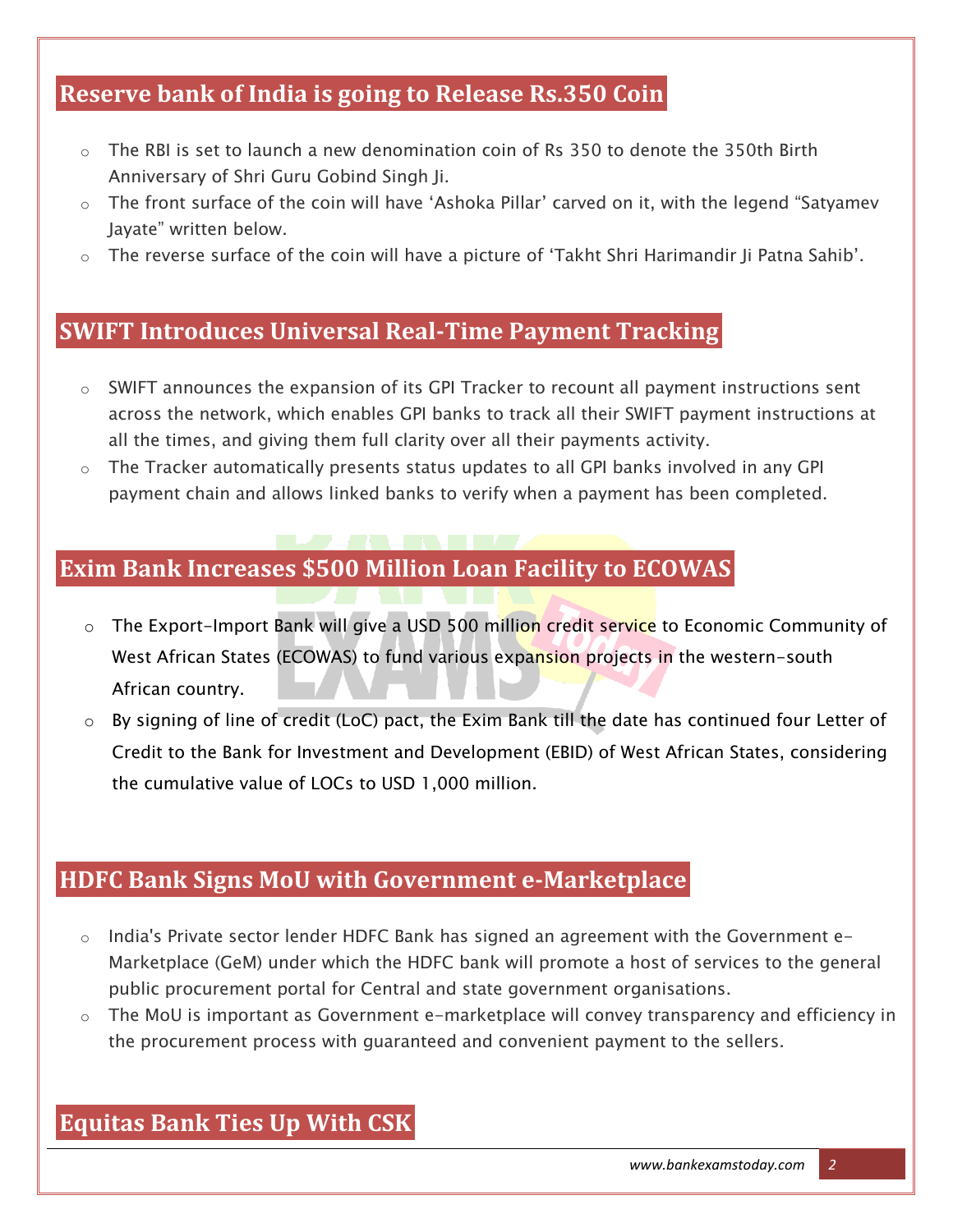- o Equitas Small Finance Bank has started a new "Yellow Army Savings Account" to expand its customer base through its alliance with the Chennai Super Kings (CSK), a franchise of the Indian Premium League (IPL).
- o The yellow army savings account will give an interest rate of 6% per annum for balance below Rs10 lakh and 6.5% yearly for the balance above Rs10 lakh.

#### **India and ADB Sign \$80 Million Loan Agreement**

- $\circ$  The Asian Development Bank (ADB) and the Government of India have confirmed \$80 million loan agreement to support modernize technical and vocational education and training (TVET) institutions and enhance the skills ecosystem in the Himachal Pradesh.
- $\circ$  The project will promote the skill initiatives taken by the Government of Himachal Pradesh and assist the State step-up the reform and scale-up its skill improvement efforts.

#### **RBI Imposes Rs 58.9 Cr Penalty on ICICI Bank**

- o The Reserve Bank of India has imposed a penalty of Rs. 58.9 crore on ICICI Bank Limited, India's private sector bank, for non-compliance with the regulations issued by the RBI on direct sale of securities from bank's Held to Maturity (HTM) portfolio and defined disclosure in this regard.
- $\circ$  The Central Bank has put this penalty on the basis of the exercise of powers vested with the RBI under the provisions of the Banking Regulation Act, 1949, taking into account failure of the bank to adhere to central bank's directions or guidelines.

#### **SEBI Allows Physical Settlement of Stock Derivatives**

- $\circ$  The stock market regulator Securities & Exchange Board of India (SEBI) has approved the physical settlement of both stock options and stock futures. Currently, only cash settlement of derivatives is allowed to settle physically.
- o SEBI declared stock exchanges will also have the flexibility to offer a blending of cash settlement for stock options and physical settlement for stock or vice a versa.

#### **SBI Life Appoints Sanjeev Nautiyal as New MD & CEO**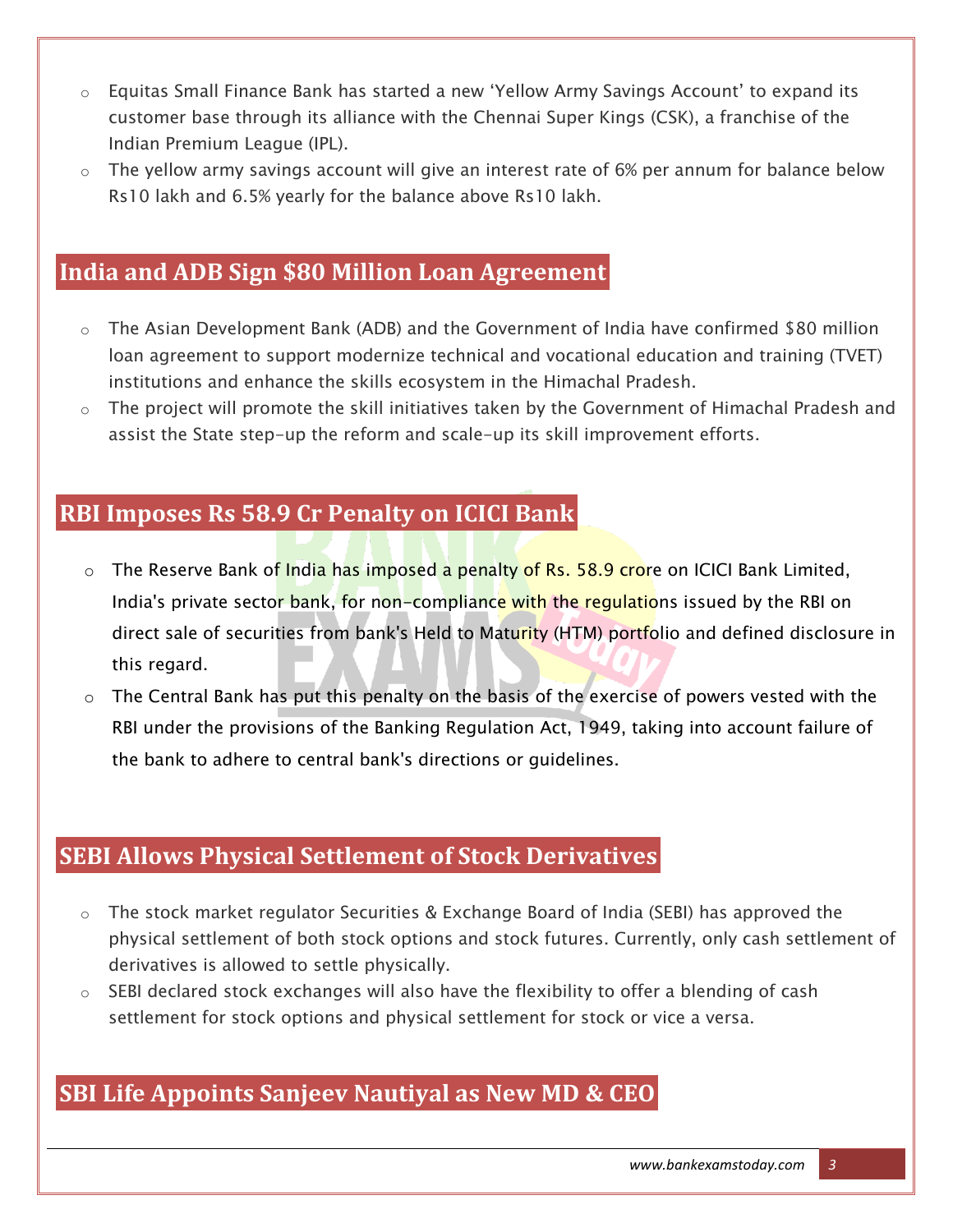- o SBI Life Insurance, a private life insurer, has appointed Sanjeev Nautiyal as SBI life insurance's new managing director and chief executive.
- o He will replace Arijit Basu, who takes over a pivotal role in the State Bank of India Group.
- o SBI Life insurance set up in 2001 is a joint venture between State Bank of India and BNP Paribas Cardif.

#### **Doha Bank Sets Up Its First Branch Chennai**

- o Doha Bank, the largest private commercial bank in the State of Qatar, has set up the first branch in the Chennai city bringing the total number of branches in the country to three.
- o Currently, Doha Bank has a branch in Mumbai, Kochi and Chennai.
- o The Chennai branch will serve the bank"s growing client base in India offering a host of services which including corporate, retail, treasury, trade, finance and foreign exchange services.

# **FIEO and PayPal Inks MoU**

- o PayPal, a digital payments company, and exporters' body the Federation of Indian Export Organisations (FIEO) have bound up to promote and boost exports, leveraging the technology platform.
- o PayPal will work with FIEO to educate small and medium enterprises (SMEs) on how to leverage global opportunities, help and encourage them to get money in a safe and convenient manner with PayPal products.

# **RBI Revises Limits for Investment in Debt Instruments By FPI**

- o The Reserve Bank of India has amended the limits on investment in debt instruments by foreign portfolio investors (FPI) and the revision is made in consultation with the central Government of India.
- $\circ$  The limit for FPI investment in Central Government securities (G-secs) is 5.5% for the financial year 2018-2019.
- $\circ$  The limit for FPI investment in state development loans (SDLs) is 2%.
- o The overall limit for FPI investment in corporate bonds is 9%.
- $\circ$  The allocation of increase in G-sec limit over the two sub-categories like 'general' and 'longterm" is 50:50.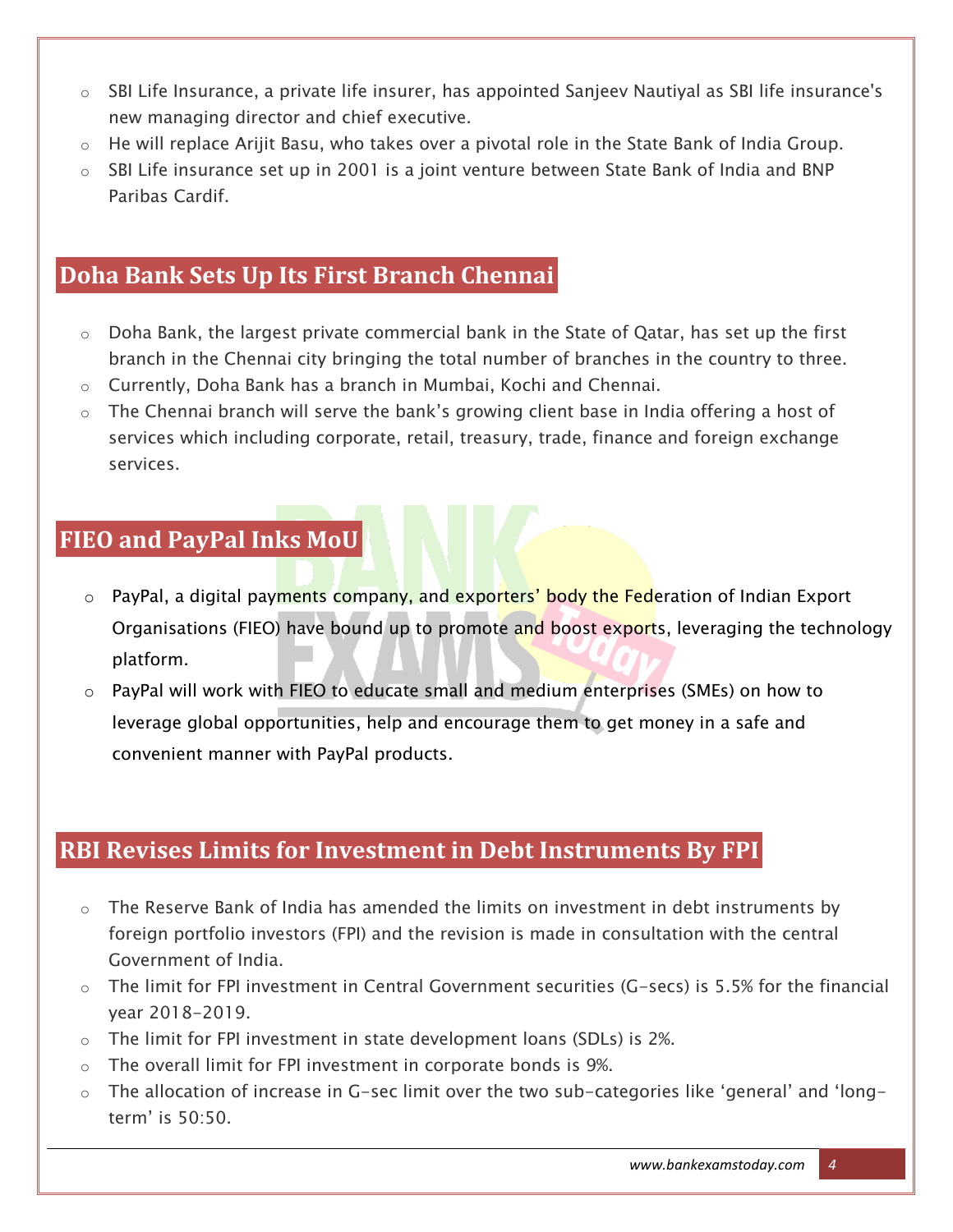#### **ICICI Bank 1st To Get Swift's New Cross-Border Payment Service**

- $\circ$  SWIFT, The Global financial messaging cooperative, has announced that ICICI Bank becomes its first Indian customer to go live with an advanced cross-border payments service.
- $\circ$  The cross-border payments service which refers to the gpi (Global Payment Innovation) Tracker.
- $\circ$  SWIFT's gpi tracker facilitates tracking of real-time payments across correspondent banks and it has a convenience to track the payments instructions across the correspondent banks globally.
- $\circ$  The Society for Worldwide Interbank Financial Telecommunication provides a network which enables financial institutions worldwide to send and receive information about financial transactions in a safe, regulated and stable manner.

# **Deutsche Bank Names Christian Sewing New CEO**

- o Deutsche Bank AG is a German investment bank and financial services company.
- o Deutsche Bank AG has appointed Christian Sewing as the new chief executive officer.
- o He replaces the current chief executive officer John Cryan.
- $\circ$  Garth Ritchie has been promoted to Deputy CEO of Deutsche Bank.

#### **RBI Switches Back To GDP Scale to Measure Economy**

- o The Reserve Bank of India had turned back to the gross domestic product (GDP)-based measure which offers its growth estimates from the gross value added (GVA) methodology, citing global best practices.
- $\circ$  The government had started using GVA methodology from the month of January 2015 and had also changed the base year to 2018 from January.
- o The Central Statistical Office had also started using GDP as the main measure of economic activities since January 15.

# **SBI to Invest Rs 80 bn In Hydropower Project Of Nepal**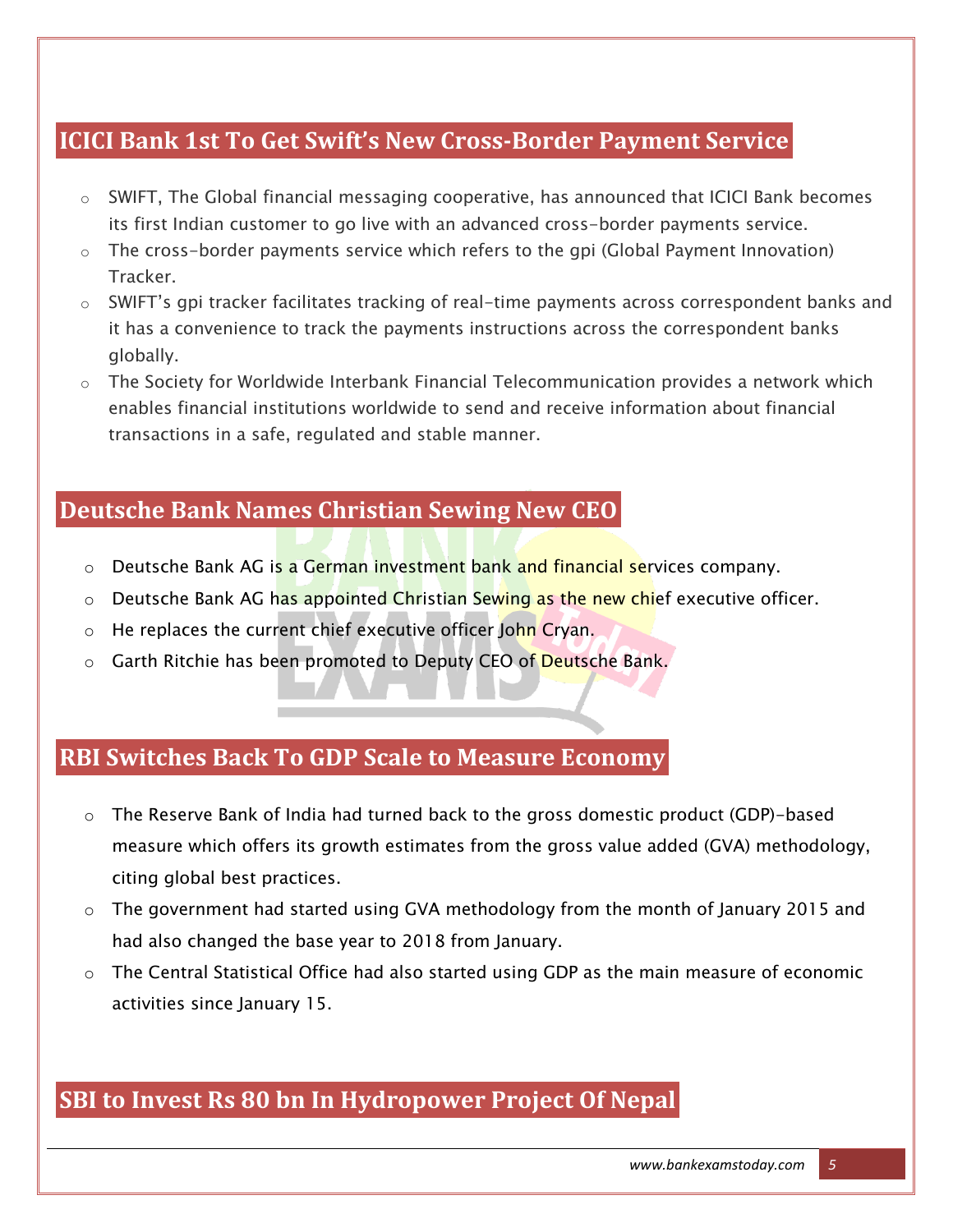- $\circ$  The State Bank of India (SBI) is going to invest a total of Rs 80 billion in the Arun III hydropower project of Nepal, which has 900 megawatts (MW) electricity production capacities.
- $\circ$  The SJVN, which has been awarded the construction of the mega power project of Nepal, will deal the formal contract soon.
- o The Everest Bank Limited will also invest 3.60 Billion Rupees (2.25 Billion INR) in the Arun III hydropower project of Nepal.
- $\circ$  Everest Bank Limited is the Commercial Bank of Nepal, which is done a joint venture with the Punjab National Bank, India.

# **India to Grow 7.3% This Financial Year, 7.6% in Next Says ADB**

- $\circ$  India's economic growth is expected to bounce to 7.3 % this fiscal and further to 7.6 % in the financial year 2019-20 with raised productivity post-GST and investment restoration due to banking reform, the Asian Development Bank (ADB).
- $\circ$  Growth is expected to strike up further to 7.6 % in the Fiscal year 2019 as attempts are to restore the banking system.

# **J&K Bank Launches Scheme for Industrial Units: Add-On Working Capital GST**

- o The "Add-on Working Capital GST" scheme was launched by Finance Minister of J&K, Syed Altaf Bukhari, in the presence of Minister for Industry and Commerce Chander Parkash Ganga.
- $\circ$  Jammu and Kashmir Bank has launched a specific financing scheme to support the state industry cope with the delay in payment of GST under special tax relief.
- $\circ$  This scheme will considerably reinforce the business enterprises which are facing stressed liquidity position due to GST regime.

# **The SBI Launched UK Subsidiary: SBI (UK) Limited**

- o The SBI has announced the launch of its UK subsidiary, SBI (UK) Limited, with an initial capital investment of 225 million pounds from its parent company.
- $\circ$  The Prudential Regulation Authority of UK wants foreign banks to start UK subsidiaries in the UK to shield depositories from uncertainties in foreign banks.
- $\circ$  It becomes the first foreign bank in the UK to ringfence its retail unit from its wholesale business.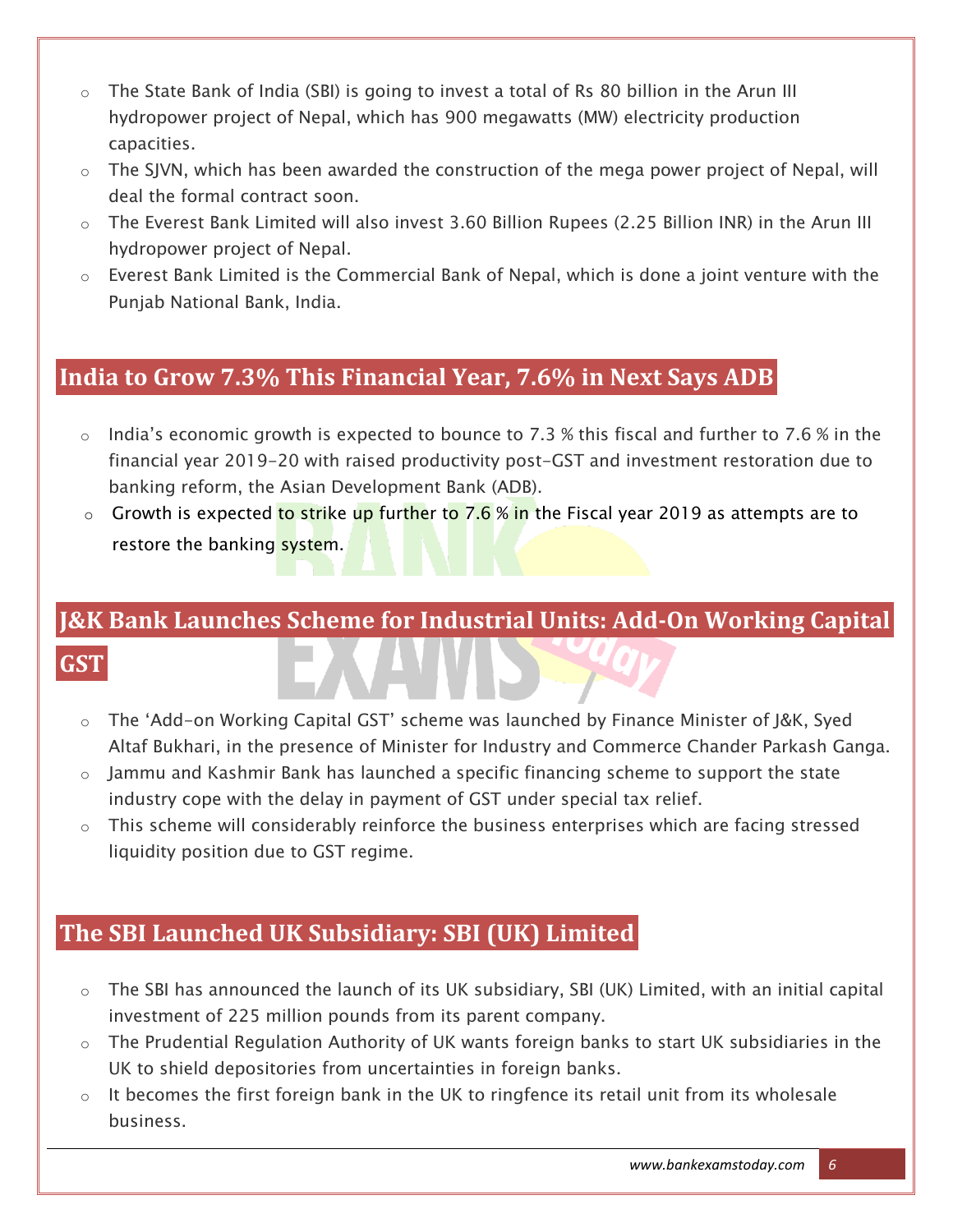# **C.S. Ghosh Re-Appointed As Bandhan CEO**

- $\circ$  Chandra Shekhar Ghosh has been re-appointed as managing director and Chief Executive officer of Bandhan Bank.
- $\circ$  He has been appointed for the duration of three years.

# **Yes Bank Ties Up With Euronet India**

- $\circ$  Euronet India, the Payment and transaction processing solutions provider and the wholly owned subsidiary of Euronet Worldwide, has partnered with Yes Bank to improve the bank"s core payment infrastructure.
- $\circ$  Euronet will support the bank to switch transactions between endpoints, driving payment channels and card management services, among others.
- o This deal will further extend Yes bank's market position in the payment marketplace in India and the Asia Pacific alike.

# **Bhanu Pratap Sharma Appointed As Chairman of BBB**

<u> FAN AN WENDER ST</u>

- $\circ$  Bhanu Pratap Sharma has been appointed as the new chairman of Banks Board Bureau (BBB) by the Union Government.
- o The BBB is an independent body of the Government of India and tasked to reform the governance of public sector banks.

# **AIIB to Invest \$140 Million to Improve Rural Connectivity**

- $\circ$  The Asian Infrastructure Investment Bank (AIIB) has approved a \$140 million loan to improve rural connectivity in Madhya Pradesh.
- $\circ$  This project is co-financed with the World Bank.
- o AIIB is multilateral development bank which was initiated by China with a view to providing finance to projects on infrastructure development and regional connectivity in Asia-Pacific region.

# **11 Public Sector Banks Placed Under RBI's PCA Framework**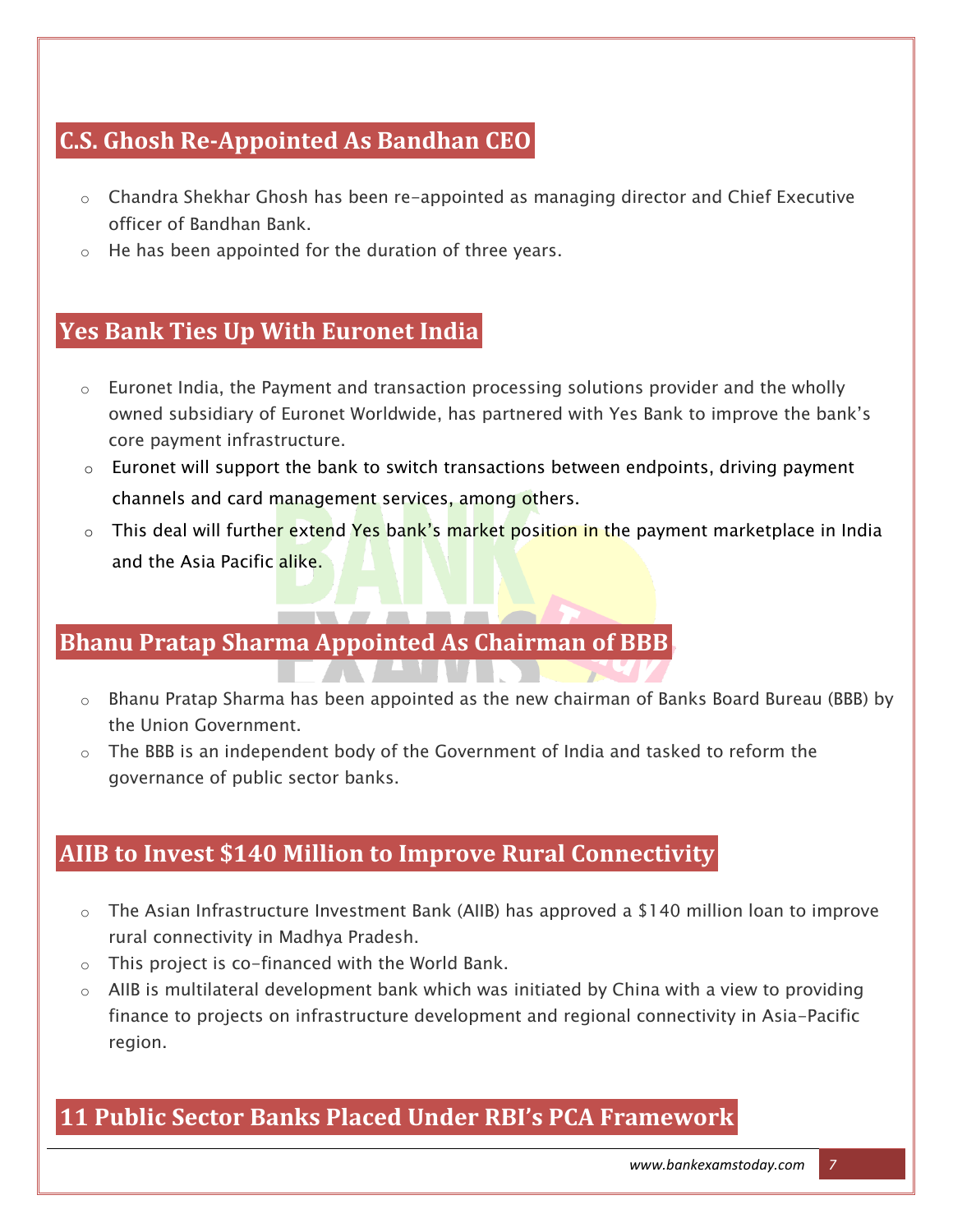- $\circ$  The Reserve Bank of India has put 11 public sector banks under Prompt Corrective Action restricting lending activities of the banks over the issue of non-performing assets.
- o Allahabad bank, United Bank of India, Corporation Bank, IDBI Bank, UCO Bank, Bank of India, Central Bank of India, Indian Overseas Bank, Oriental Bank of Commerce, Dena Bank and Bank of Maharashtra.

# **Centre, Maharashtra government & World Bank sign 420 Million Dollar**

# **Project**

- $\circ$  The Central government of India, the state Government of Maharastra and the World Bank have confirmed a 420 million dollar project to support small and marginal farmers in the Marathwada and Vidarbha region of the state.
- o The Maharashtra Project for Climate Resilient Agriculture will be performed in rural areas largely dependent upon rain-fed agriculture.

#### **SIDBI Foundation Day – Launches 'Samridhi- Virtual Assistant' &**

# **'Bankability Kit'**

- $\circ$  SIDBI has celebrated its foundation day as a day of Sampark means to connect, Sanwad means interaction, Suraksha means security and Sampreshan means disseminate.
- o Mohammad Mustafa, Chairman Managing Director of SIDBI, has also launched a series of initiatives from its Lucknow bank headquarters.
- $\circ$  Throughout the day, a 'Bankability Kit' was launched by a bank. It is made in cooperation with Bank of Baroda and IDBI Bank. It comprises what bankers seem at, how to interact with banks, the care to be taken, do"s and don"ts and many more.
- o A MoU was confirmed with The New India Assurance Co. Ltd. and two more MSMEs which were issued insurance policies.
- $\circ$  Bank also launched 'Samridhhi- the virtual assistant' on banks revamped universal loan portal www.udyamimitra.in. It will also answer standard queries of customers 24\*7.

# **RBI Changes the Methodology for Bond Valuation To Check Manipulation**

 $\circ$  The Reserve Bank of India has revised the methodology used by debt market players which include banks and primary dealers, for their valuation.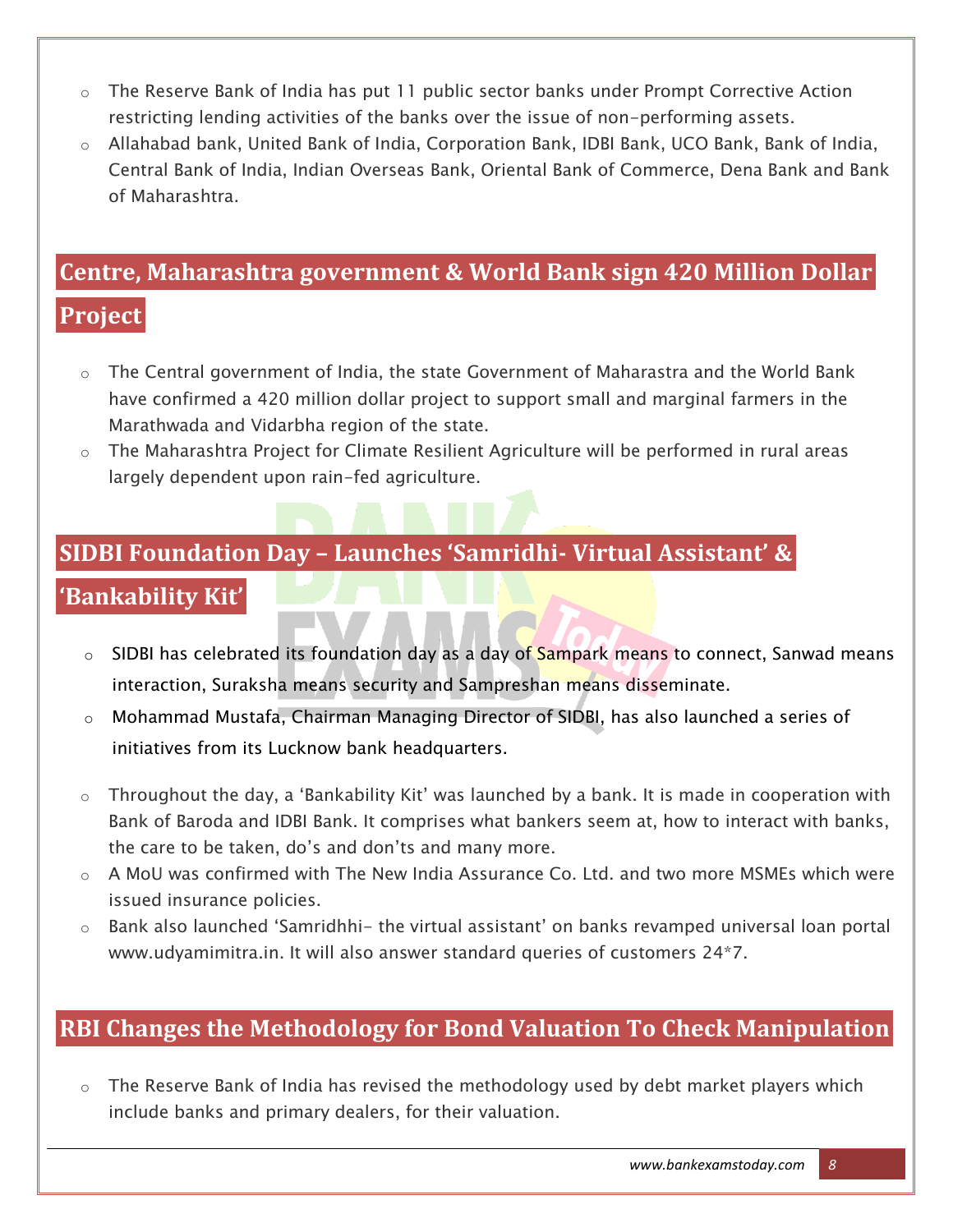- $\circ$  It intends to prevent the possibility of manipulation in the prices of securities, mainly government securities (G-Secs).
- $\circ$  As per reserve bank of India directive, security or bond valuation will be based on the weighted average price of the last half-an-hour of trading on the last trading day of every quarter against the last traded price earlier.
- $\circ$  The methodology means as for how bonds are valued is crucial for mark-to-market (MTM) purposes.

#### **Indian Army and HDFC Bank Signed MoU**

- o A Memorandum of Undertaking (MoU) was signed between the Indian Army and HDFC Bank on the Defence Salary Package.
- o The current MoU is tailor-made to suit the demands of serving soldiers, pensioners and families.
- $\circ$  Under the current MoU apart from other benefits the Army personnel will get free personal accident death coverage and free permanent disability cover of Rs 30 lakhs, free educational cover of up to Rs 1 Lakh per year for continuous four years for education of dependent child in case of accidental death of defence personnel and 100% processing fees waived for Car Loans and Personal Loans.
- o The first MoU between HDFC Bank and the Indian Army was approved in 2011 and was renewed in Mar 2015.

# **Soft Bank Signs \$930 Million Deal to Set Up Solar Venture in India**

- o Soft Bank has signed a \$930-million deal with China's energy conglomerate Golden Concord (GCL) to manufacture and sell solar equipment in India.
- $\circ$  The joint venture will work on photovoltaic technology, which is used in solar panels.
- o GCL will give technology and Soft Bank will assist to get land and regulatory permissions.
- $\circ$  India is going to plan to have a totally renewable energy capacity of 175 GW by 2022 through a mix of natural sources like solar, wind, biomass and small hydro.
- $\circ$  In this joint venture, GCL will make an investment of 40% and the remaining 60% by Soft Bank. This project will have a 4 gigawatt-capacity and it is going to produce solar ingots, silicon wafers, batteries, and components.

# **Jio Payments Bank Begins Its Operations**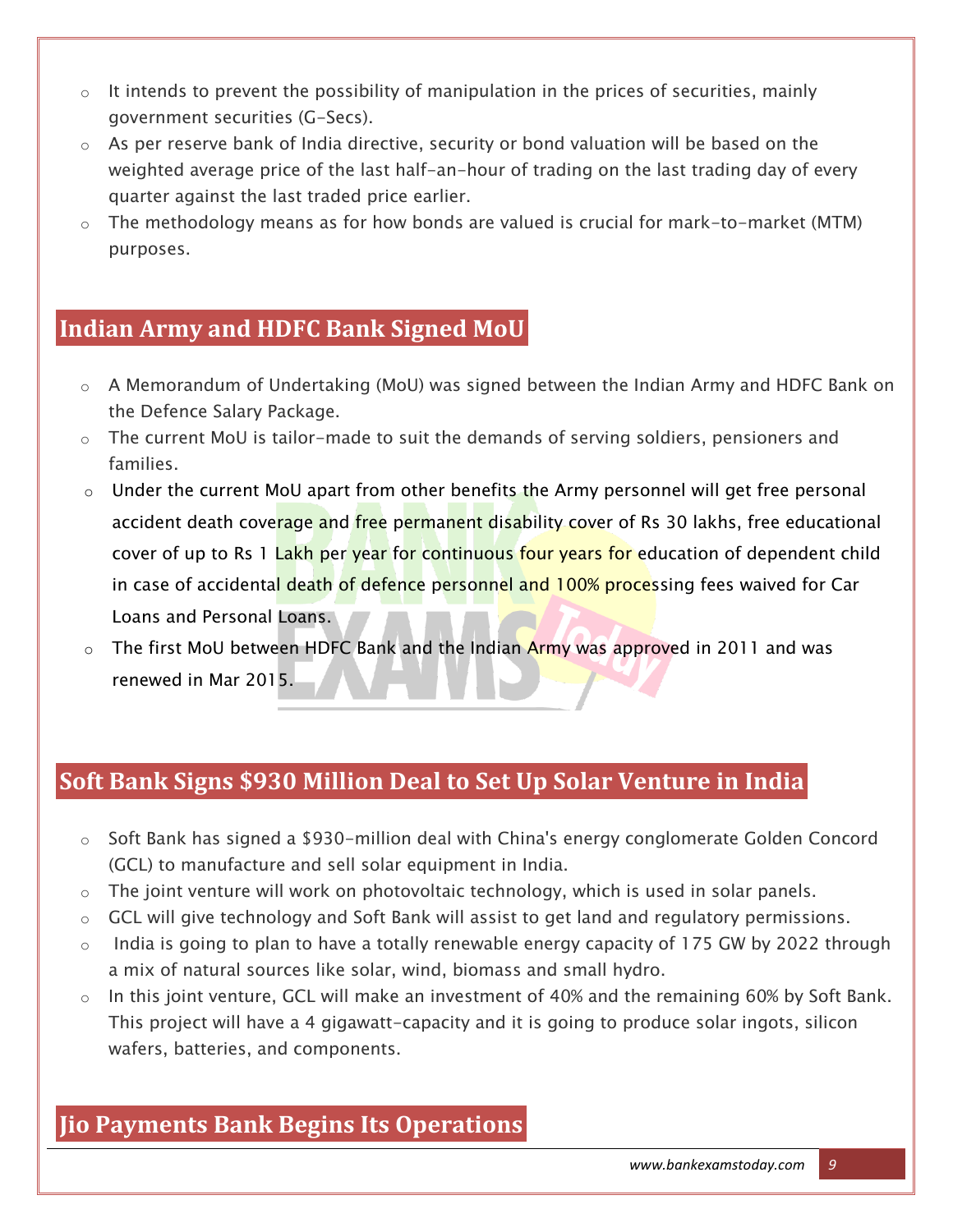- o Jio Payments Bank Limited has started its operations as a payments bank from April 3, 2018.
- o It is a joint venture of Reliance Jio and the state bank of India.
- $\circ$  Reliance Industries Ltd was one of the 11 applicants which were issued an in-principle approval to set up payments bank in August 2015.

#### **Jana Small Finance Bank Commences Operations**

o Jana Small Finance Bank formerly known as Jana Lakshmi Financial Services has announced the commencement of its banking operations.

#### **SEBI Doubles Investment Limit of Angel Funds to Rs10 crore**

- o Looking to give an incentive to start-ups, markets regulator Securities and Exchange Board of India (SEBI) has determined to double the investment limit of angel funds in venture capital undertakings to Rs10 crore from the current limit of Rs5 crore.
- o The SEBI board has signed amendments to Alternative Investment Funds (AIF) regulations with respect to 'Angel Funds.'

# **IndusInd Bank Gets RBI Nod to Acquire IL&FS Arm**

- $\circ$  IndusInd Bank, a Private sector lender, has received RBI's consent to buy the securities services arm of IL&FS.
- $\circ$  In March 2017, the bank has entered an agreement with Infrastructure Leasing and Financial Services, the promoter shareholder of IL&FS Securities Services Ltd (ISSL), to obtain 100% stake in ISSL.

#### **1st Bi-monthly Monetary Policy Statement Released by RBI**

- o The Monetary Policy Committee (MPC) has decided to keep the policy repo rate under the liquidity adjustment facility (LAF) same at 6.0%.
- o The Reverse Repo Rate (RRR) under the LAF remains same at 5.75%, the Marginal Standing Facility (MSF) rate and the Bank Rate at 6.25%.
- o India"s real gross domestic product (GDP) growth marginally goes upward from 6.5% to 6.6% in the first advance estimates.
- $\circ$  Retail inflation came down from 5.1% in January to 4.4% in February.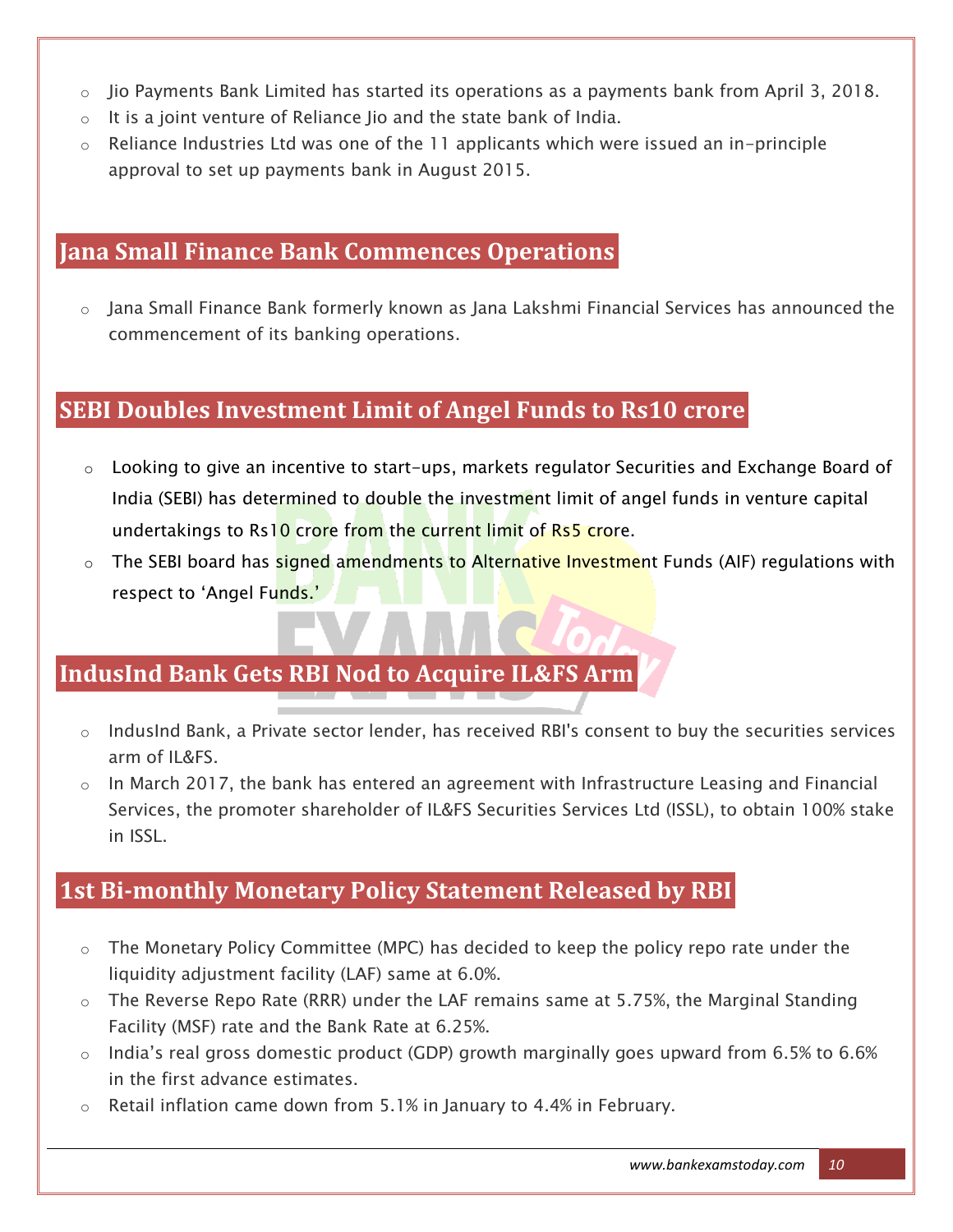# **AIIB Approves \$140 Million Loan to Improve Rural Connectivity in**

# **Madhya Pradesh**

- o Madhya Pradesh state will get a USD 140-million loan to improve by rural connectivity by the Asian Infrastructure Investment Bank who has decided to extend the loan.
- $\circ$  This will benefit around 1.5 million rural residents of Madhya Pradesh and will directly get benefit from improved livelihoods, education and mobility.
- $\circ$  The project is co-financed by the World Bank which intends to develop rural road connectivity and management for residents of 5,640 villages who use the rural roads for daily activities.

#### **SIDBI Ties Up With CSC to Promote MSEs In 115 Districts**

- $\circ$  Small Industries Development Bank of India (Sidbi) has planned to promote and develop micro-enterprises in 115 aspirational districts in the country to contribute their development and this was announced by Mohammad Mustafa, Sidbi Chairman and Managing Director.
- $\circ$  For this, the bank has tied up with Common Service Centre (CSC) to meet this aim.
- o Micro enterprises promotion programme (MEPP) will be conducted in those selected districts.
- o Last month, SIDBI has signed a memorandum of understanding with CSC e-governance Services (CSCeGS) to take Udyami Mitra portal to the unserved and the underserved MSMEs.

# **World Bank Projects India's Growth Rate at 7.3 Per Cent for The Current Fiscal**

- $\circ$  The World Bank has forecast a growth rate of 7.3 percent for the current fiscal year in India and 7.5 percent for the fiscal year 2019 and 2020.
- $\circ$  The World Bank has also seen that Indian economy is recovered from the impacts of demonetisation and the Goods and Services Tax.
- o NERL Brings To ICICI Bank, HDFC Bank As Repository Participants.
- $\circ$  National E-Repository Limited (NERL), a group company of National Commodity and Derivatives Exchange Limited (NCDEX), has taken ICICI Bank and HDFC Bank on board as the repository participants for pledge finance.
- o NERL has signed an agreement with ICICI and HDFC, the banks where they will offer pledge finance against eNWRs created on NERL"s repository platform commodities stored in warehouses registered with Warehousing Development and Regulatory Authority (WDRA).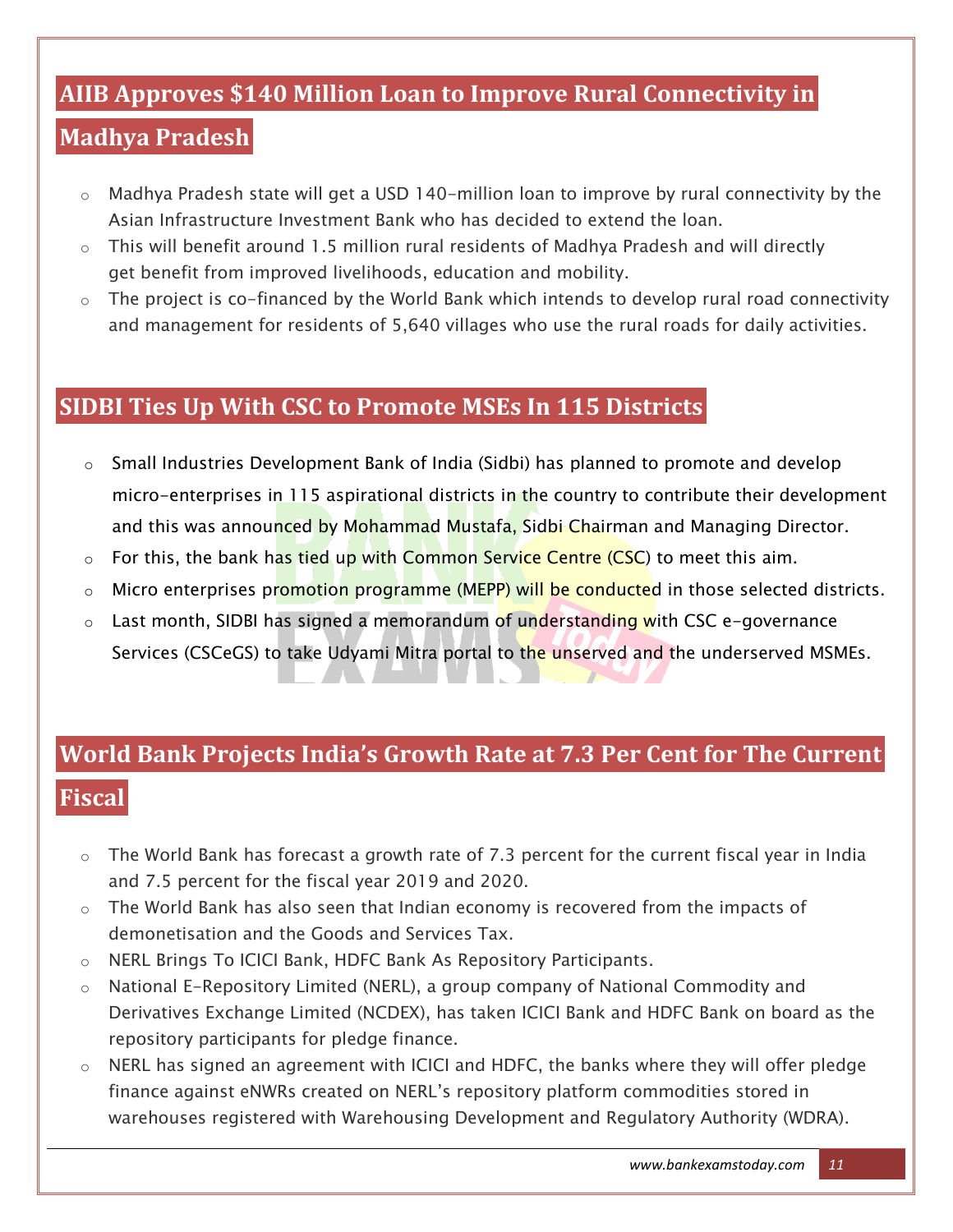# **RBI has Tighten Monitoring of Liberalised Remittance Scheme**

- $\circ$  The Reserve Bank of India has tightened reporting norms for the Liberalised Remittance Scheme (LRS) under which an individual can transfer up to \$2, 50,000 abroad per annum.
- o The Liberalised Remittance Scheme transactions are currently allowed by banks based on the declaration made by the remitter.
- $\circ$  To improve monitoring and to ensure compliance with the LRS limits, it has been determined to put in place a daily reporting system by Authorised Dealer (AD) banks of transactions undertaken by individuals under LRS, which will be open to all the other ADs.

#### **Government Raises NABARD's Authorised Capital to Rs 300 Billion**

- o The central government of India has raised the authorised capital of Nabard by six times to Rs 300 billion to support and to increase its lending to the rural economy.
- $\circ$  It has been determined as a part of the drive to double the income of farmers by the end of the financial year 2022.
- o The increase in authorised capital will facilitate Nabard to respond to its commitments it has undertaken, especially in respect of the Long Term Irrigation Fund and on-lending to cooperative banks.

#### **Kotak Mahindra Bank: 2nd Most Valuable Bank**

- o The Shares of private lender Kotak Mahindra Bank Ltd beat India"s largest public sector Lender State Bank of India (SBI) for the first time to become the second most valued bank in the country.
- $\circ$  Kotak Mahindra Bank has a market capitalization of Rs2, 22970.40 crore while SBI has a market capitalization of Rs2, 22,043.74 crore.
- $\circ$  HDFC Bank Ltd remained country's most valuable bank with a market capitalization of Rs5.04 trillion.
- o Kotak Mahindra Bank shares have been improved by 33 percent in the last one year as compared to a 15 percent decline in the SBI stock. HDFC Bank and IndusInd, Private sector lenders, both have grown by 30 percent in the past year.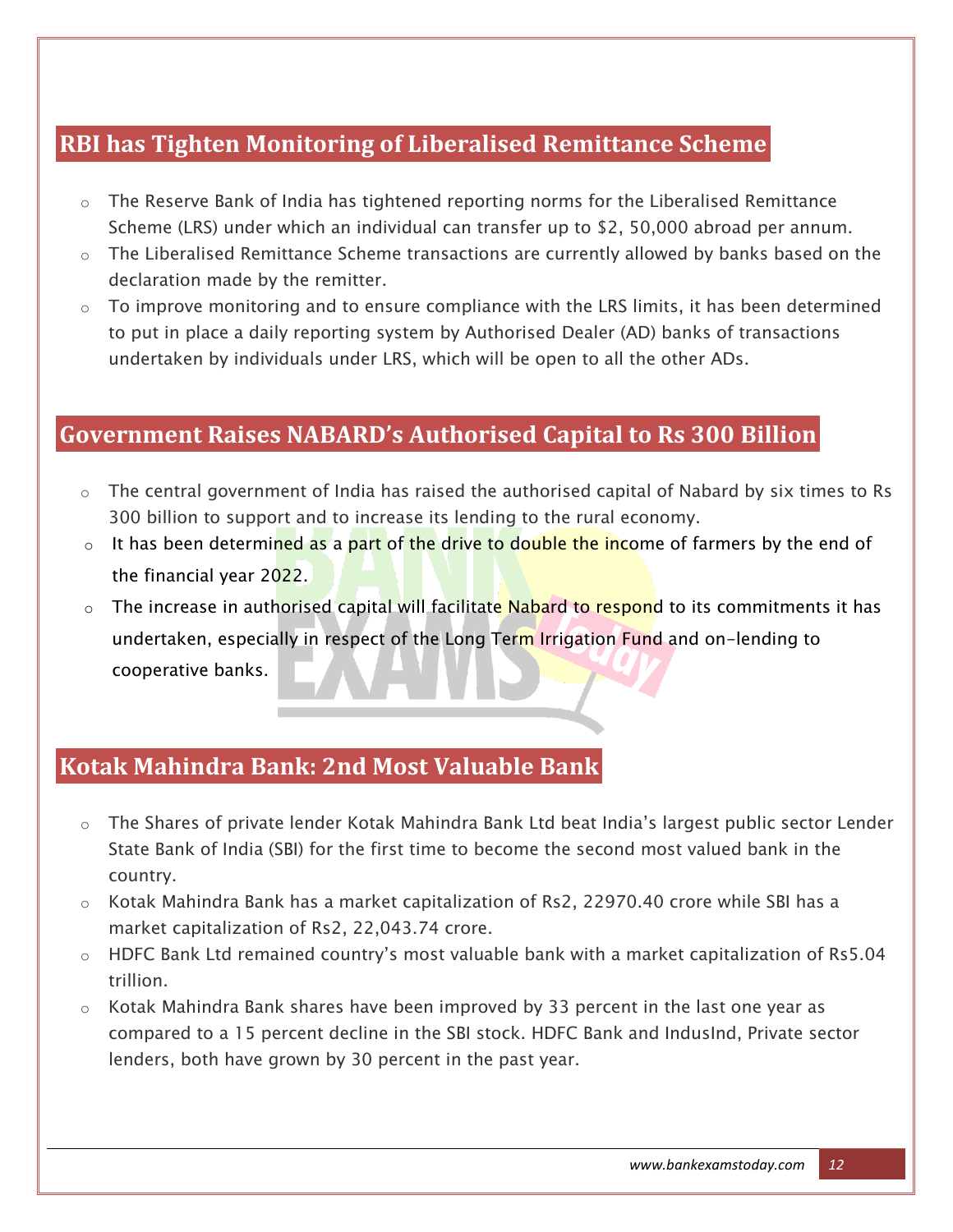# **India to Grow At 7.4% in 2018: IMF**

- $\circ$  As per the International Monetary Fund (IMF), India's economic growth will quicken in the current and next fiscal years.
- o India"s economy is forecasted to grow at 7.4% in the current fiscal from 6.7% in FY18 and accelerate further in FY20 at 7.8%.

### **NABARD Approves Rs 14,690 Cr Funding To Rajasthan**

- o National Bank for Agriculture and Rural Development (NABARD) has increased total credit of Rs 14,690 crore to Rajasthan for the financial year 2017-18.
- $\circ$  Rajasthan has been one of the biggest beneficiaries under the Rural Infrastructure Development Fund (RIDF) of NABARD.
- $\circ$  For this, NABARD has disbursed concessional loan of Rs 1,851.29 crore to the state government during the financial year 2017-18.
- o The bank now has sanctioned for 10 irrigation projects, construction of 1614 roads and two rural drinking water supply projects.

# **SBI India's Most Trusted Bank, ICICI Tops in Private Sector: Report**

- o State Bank of India tops the chart of BFSI (Banking and Financial Services Institutions) supercategory.
- $\circ$  ICICI bank raised 9 ranks to become the topmost bank among the private banks. In the overall ranking comparing brands from across sectors, ICICI Bank ranked 38th in 2018.
- o Nearly 51 brands from the BFSI sector got listed among the 1,000 most trusted brands in the country this year.
- o The public sector major Punjab National Bank ranks sixth among the public sector banks (PSB) and 297th in the overall rankings.

# **Standard Charted Bank Signs with Zoho**

- o Standard Chartered Bank has announced an affiliation with Zoho, a software products company.
- o It intends to enhance banking services for the customers.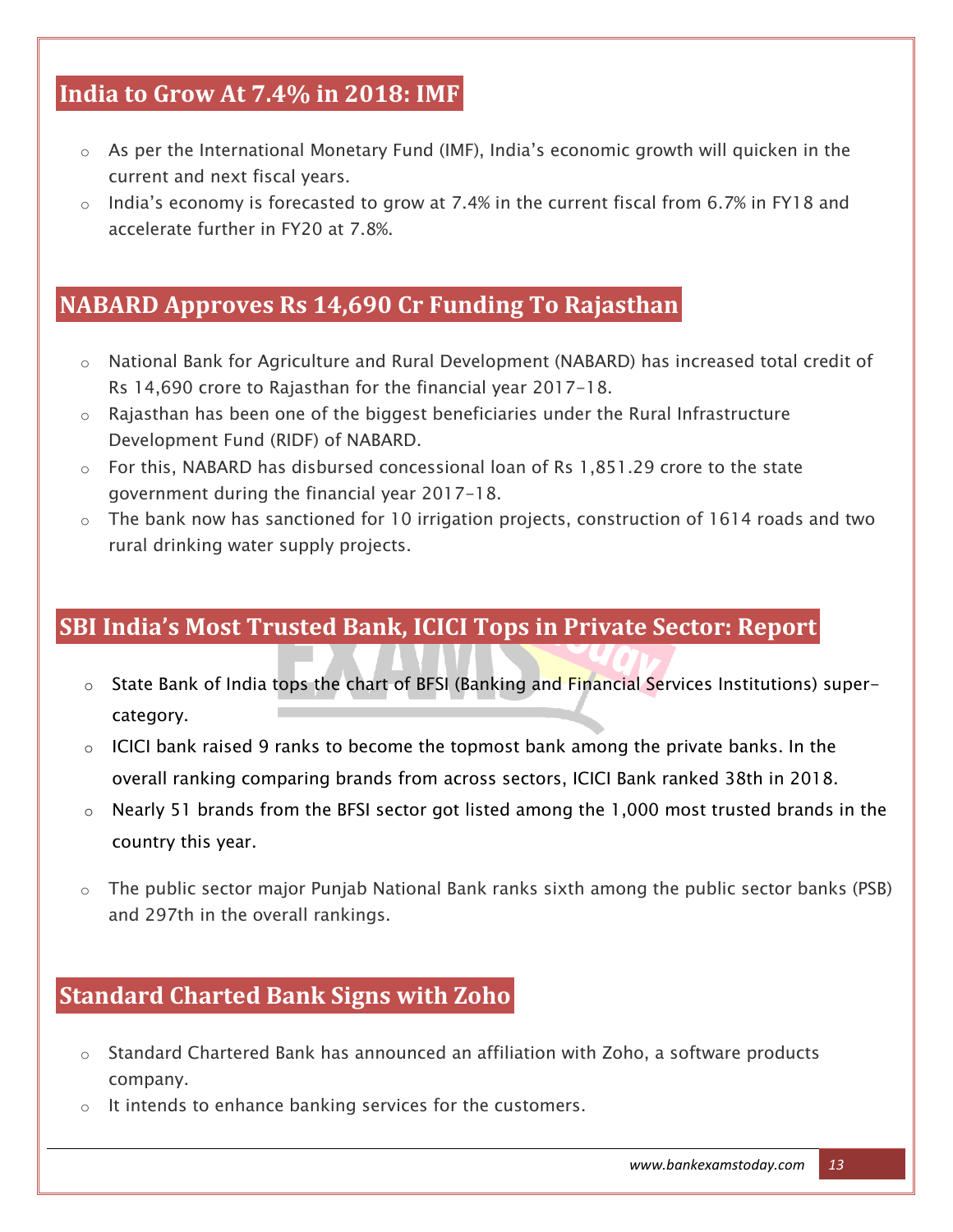o As per the agreement, business account holders at Standard Chartered Bank can pay their suppliers either through cross-border payments or bank transfers from Zoho Books, Zoho's Cloud Accounting software.

# **Yes Bank Gets RBI Nod to Open Offices in London And Singapore**

- o YES Ban, Private sector lender, has get permission from the Reserve Bank of India to open two international representative offices in London and Singapore as part of the bank"s international expansion.
- $\circ$  It will further assist in diversification and expansion of financial services to the Non-Resident of India diaspora.
- $\circ$  YES Bank had opened its first overseas office in Abu Dhabi in 2015 part of its international expansion, followed by the debut of IFSC Banking Unit (IBU) at GIFT City, Gandhinagar in the same year.

#### **IOB inks information utility pact with NeSL**

- o On April 20, 2018, Indian Overseas Bank (IOB) entered into an agreement with National e-Governance Services Limited (NeSL) for utilizing its Information Utility Services under the Insolvency and Bankruptcy Code, 2016.
- $\circ$  As a result, the IOB branches will be able to provide high-quality, authenticated information about debts and defaults that will have more transparency in maintaining the list of borrowers, debtors, creditors and loan defaulters*.*

# **India's real GDP growth expected to expand at 7.4% in 2018-19: Urjit Patel**

- o The Governor of Reserve Bank of India (RBI), Mr. Urjit Patel has stated that India"s Gross Domestic Product (GDP) is expected to grow at 7.4% in 2018-19.
- o In addition to the Gross fiscal deficit (GFD) of the Central Government is budgeted at 3.3 per cent in 2018-19.
- o Also stated that Although the real GDP growth was moderated to 6.6 per cent from 7.1 per cent a year ago, there was a strong rebound in the second half of the year.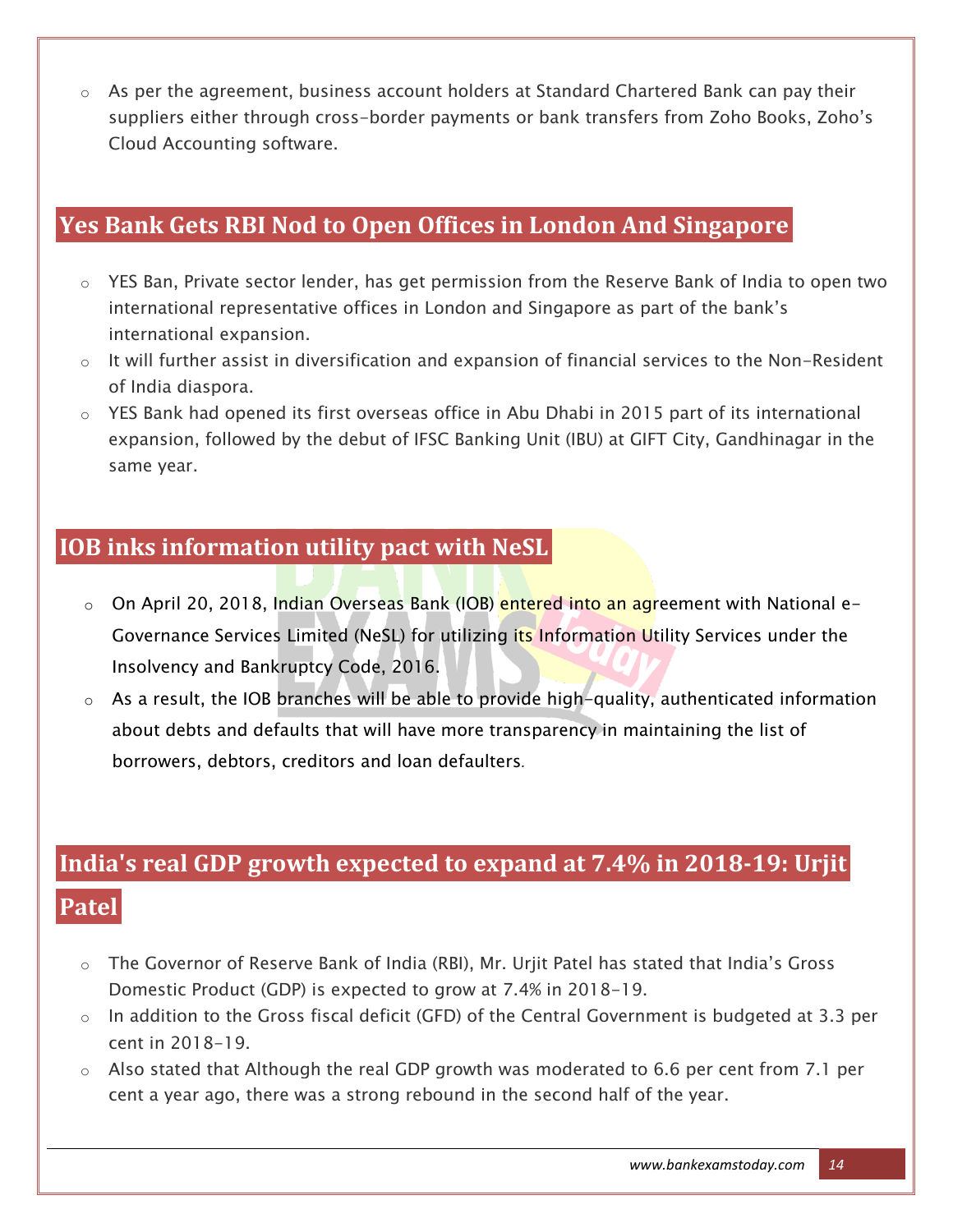# **Paytm Payments Bank registers 100M KYC wallets**

- $\circ$  On 23rd April, Paytm Payments Bank broadcast that it now has over 100 million KYC wallets, against the constant campaigning about the benefits of the Know Your Customer (KYC) system.
- $\circ$  Also The Paytm Payments bank has introduced some options that include Paytm KYC centres, 'Paytm-Ka-ATM' outlets which offer more localised support along with the Customers can locate these through the 'Nearby' section on the Paytm app.

#### **BoI Inks Pact with NeSL to Share Data Under Insolvency Rules**

- $\circ$  Bank of India (BoI) has entered into an agreement with National E-Governance Services (NeSL) for information utility (IU) under the Insolvency and Bankruptcy Code (IBC).
- $\circ$  It is an information network that procures and stores financial data like borrowings, default and security interests of various entities, also enables lenders for making decisions on credit transactions.

# **India – World Bank sign \$125 million agreement for "Innovate in India**

#### **for Inclusiveness Project**

- o India signed a loan agreement with World Bank for IBRD credit of \$125million for the "Innovate in India for Inclusiveness Project" for encouraging indigenous innovation, facilitate local product development and accelerate commercialization process in the sphere of affordable and innovative healthcare products.
- $\circ$  It would support public, private and the academic institutions to overcome the key market failures by bridging critical skill and infrastructure gaps.
- $\circ$  International Bank for Reconstruction and Development (IBRD) is a member institution of World Bank Group On April 24, 2018.

# **Govt. of India and World Bank sign legal agreement on National Biopharma Mission**